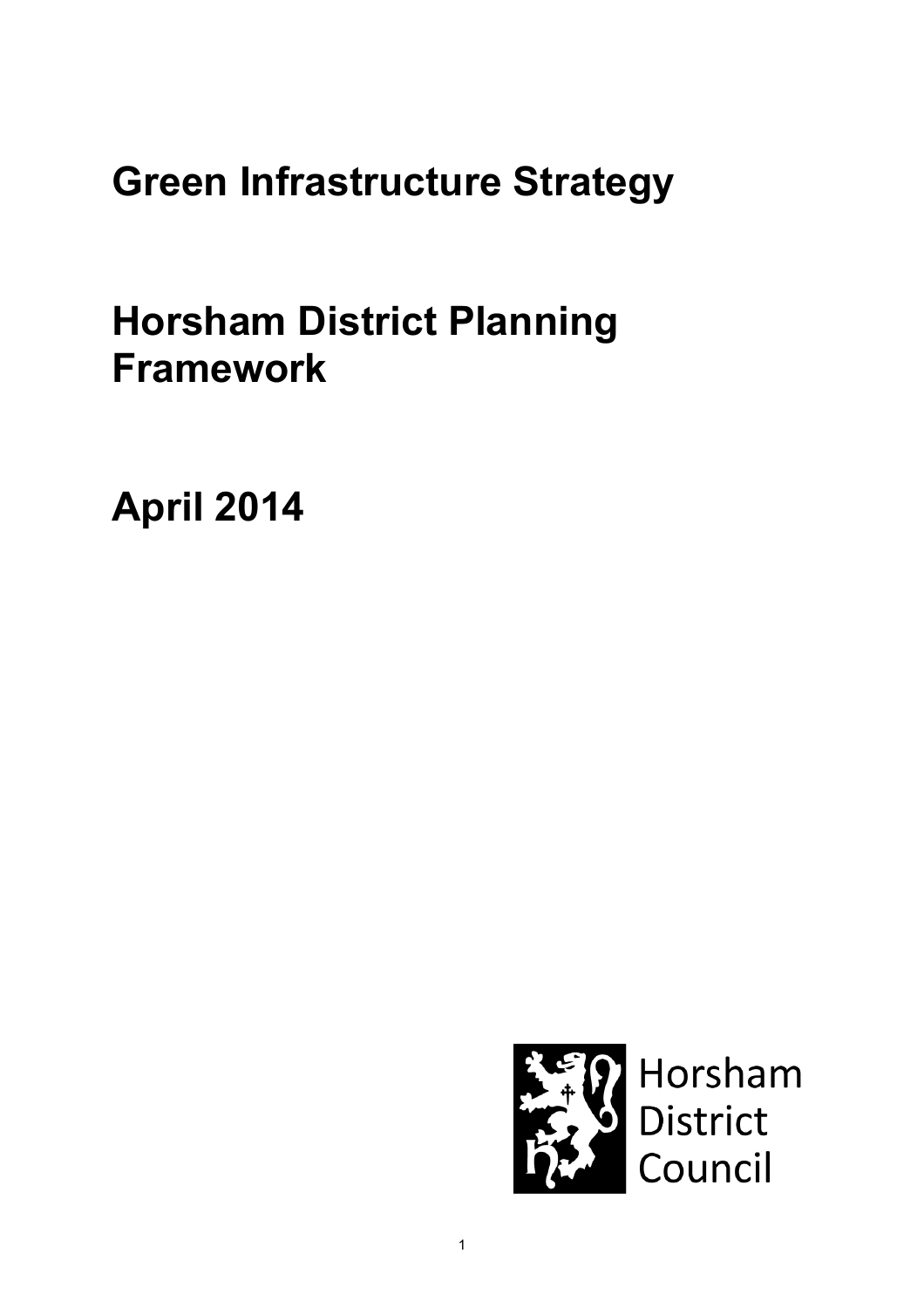## **Contents**

| Green Infrastructure and Council Plans and Strategies8                  |
|-------------------------------------------------------------------------|
| Green Infrastructure Characterisation in Horsham District10             |
| Identification of Existing and Green Infrastructure Opportunity Areas10 |
| Initial Assessment of Green Infrastructure Opportunities15              |
|                                                                         |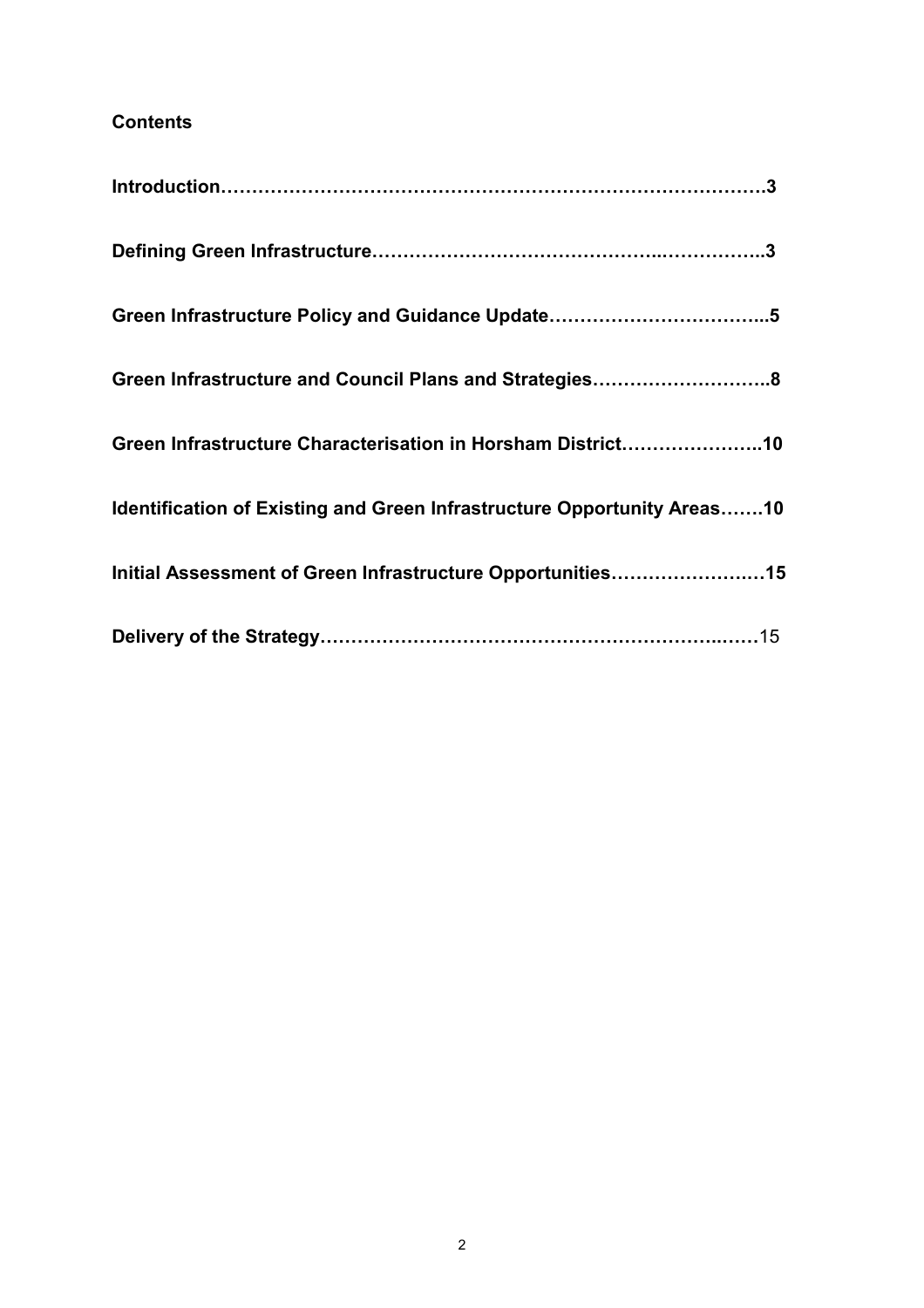## 1.0 Introduction

1.1 In order to fulfil its functions, Horsham District Council has produced this Green Infrastructure (GI) Strategy for the District. The purpose of the work is to inform the production of planning policy to ensure that future strategic development delivers, protects, improves and enhances the green infrastructure network, as well as seeks to contribute to the creation of sustainable communities through the provision of a wide range of ecosystem services and quality of life and health benefits for both future and existing residents.

1.2 This is a living document and process, and will map, plan and identify a strategic network of green space across the District and identify mechanisms to ensure its delivery. This will assist the Council across many of its functions, including Leisure, and also forms part of the evidence base of the Horsham District Planning Framework.

1.3 In developing a Green Infrastructure Strategy it was considered that an essential starting point was to identify strategic priorities and opportunities and encourage the involvement of key partners. The Visioning document was produced for this purpose and sets out an overarching vision and approach for the production of this Strategy. The Visioning document also identified, at a high level, potential areas of green space deficiency and highlights opportunities for enhancement for initial consultation.

1.4 Following consultation, work began on the GI Strategy which aims to identify existing green infrastructure in the Horsham District and consider in detail the enhancements and improvements that could be made.

1.5 This document also identifies how these improvements could be delivered through Local Partnerships, other Council plans and strategies, together with the planning system and provides recommendations on how the strategy could be taken forward.

1.6 In the longer term, the GI Strategy will give an indication on costs, including how funding will be secured for it the creation and long term management of improvement areas.

1.7 The document identifies broad action areas and areas of enhancement and opportunity for existing green infrastructure.

1.8 As Green Infrastructure networks often span local authority boundaries, we will continue to work with neighbouring West Sussex authorities and local stakeholder groups.

## 2.0 Defining Green Infrastructure

2.1 It is important from the outset that this document clearly defines the term 'green infrastructure' as the definition will be at the core of all work produced throughout the process of developing a strategy for the whole of the Horsham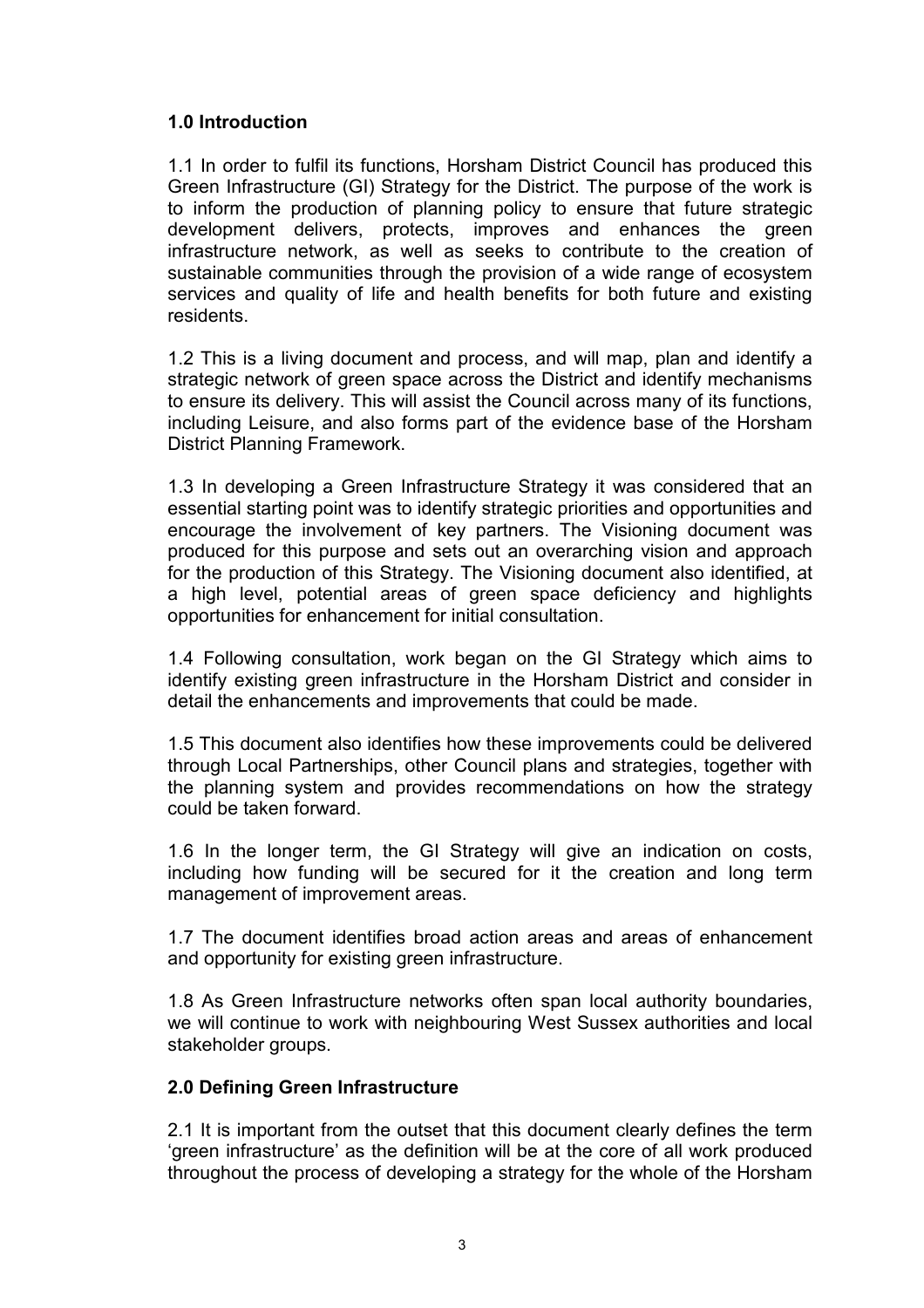district. A range of bodies and organisations have established definitions for the term and although all agree on the fundamental principles some do vary slightly from one another.

2.2 For the purposes of this District's strategy it is considered appropriate to refer to the definition in the National Planning Policy Framework (NNPF);

 'A network of multi-functional green space, urban and rural, which is capable of delivering a wide range of environmental and quality of life benefits for local communities'.

2.3 For the purposes of this Strategy, GI includes established green spaces and new sites. It should thread through and surround the built environment, and connect the urban area to its wider rural hinterland. Consequently it needs to be delivered at all spatial scales from sub-regional to local neighbourhood levels, accommodating both accessible natural green spaces within local communities and often much larger sites in the urban fringe and wider countryside."

2.4 There are a wide range of typologies which together contribute to GI in its entirety. Those features which can be found within the Horsham District are listed below:

| <b>Parks and Gardens</b>                                           | Urban parks, country parks, formal gardens                                                                                                                                                                                                                                                                                                            |  |  |  |
|--------------------------------------------------------------------|-------------------------------------------------------------------------------------------------------------------------------------------------------------------------------------------------------------------------------------------------------------------------------------------------------------------------------------------------------|--|--|--|
| <b>Amenity Greenspace</b>                                          | Informal recreation spaces, greenspaces in and<br>around housing, outdoor sports facilities,<br>domestic gardens, village greens                                                                                                                                                                                                                      |  |  |  |
| <b>Natural and Semi-</b><br>Urban<br>Natural<br><b>Greenspaces</b> | Woodland, urban forestry and scrub, grasslands<br>downland, commons and meadow,<br>e.g.<br>hedgerows, heathland, wetlands, open and<br>running water, natural features for carbon storage<br>or water purification, wastelands and disturbed<br>ground, bare rock habitats e.g. cliffs and quarries,<br>protected habitats such as SSSI and BAP areas |  |  |  |
| <b>Blue</b><br>and<br>Green<br><b>Corridors</b>                    | Rivers and canals including their banks, road<br>verges and rail corridors, cycle routes, pedestrian<br>paths, bridleways, public rights of way                                                                                                                                                                                                       |  |  |  |
| Other                                                              | Allotments, community gardens, farmland,<br>cemeteries & churchyards, accessible countryside<br>to urban fringe areas, provision for children and<br>teenagers e.g. skateboard parks, ponds, trees in<br>urban areas and green roofs and walls                                                                                                        |  |  |  |

| Table 1: Green Infrastructure Typologies |  |
|------------------------------------------|--|
|------------------------------------------|--|

2.5 In summary, Green Infrastructure assets can include parks and gardens, natural and semi-natural green space, green corridors, the water environment and river corridors, amenity green space, outdoor sports facilities, children's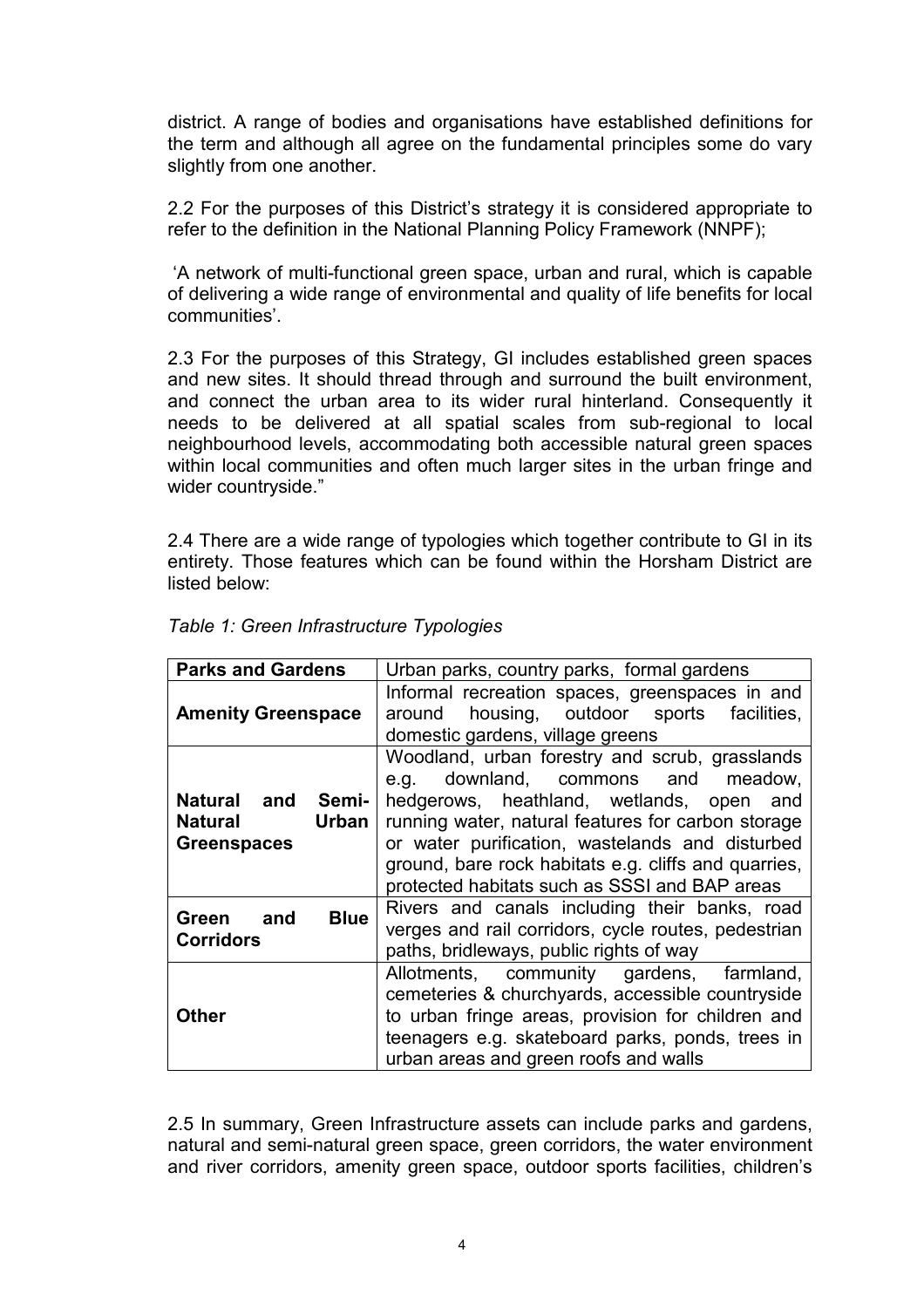and youth play areas, cemeteries and church yards, residential gardens and accessible countryside. GI can include land in either public or private ownership.

2.6 The provision of GI plays a critical role in the creation of sustainable communities. Furthermore, identifying opportunities for investment and the delivery of well designed and connected multi-functional GI networks can provide many benefits that will not only meet the needs of the development but will also assist in meeting the Government's environmental, social and economic priorities, which are central to achieving sustainable development.

## 3.0 Green Infrastructure Policy and Guidance update

3.1 Since the adoption of the Council's existing Core Strategy in 2007 there have been a number of legislative and planning policy changes that directly relate to how we should plan for GI. This section therefore seeks to provide a brief update with regards to the changes that have occurred since the adoption of the Council's Core Strategy.

## 3.2 Natural Environment White Paper

In June 2011 the Government published a White Paper on the natural environment titled 'The Natural Choice: securing the value of nature'. The document sets out a number of ways in which the natural environment will be managed including through a reform in the planning system, which will seek to guide development to the best locations, encourage green design and enable development to enhance natural environments. The White Paper is based on several different information resources including the National Ecosystem Assessment (NEA) and the Lawton Report: Making Space for Nature. The White Paper informed the policy provision within the NPPF, as set out below.

## 3.3 The Localism Act

In November 2011, the Localism Act came into force. The Localism Act changed the law required to enable the National Planning Policy Framework to come into effect and contained provisions for how monies from development can be collected and spent. Through the Community Infrastructure Levy (CIL) Local Authorities may require developers to pay a levy when they build new houses and, where economically viable, businesses or shops. The money raised must contribute to the provision of new infrastructure, such as roads or schools. However, it can also contribute to other infrastructure such as GI where this is identified as a priority. A proportion of the monies collected through CIL (between 15-25%) will also go to parish councils where that development occurs. This money may also be spent on projects including those relating to GI, such as recreation and sports provision, wildlife restoration or site maintenance.

#### 3.4 National Planning Policy Framework

In March 2012 the Government published its NPPF. The NPPF has replaced all previous national planning policy relating to GI.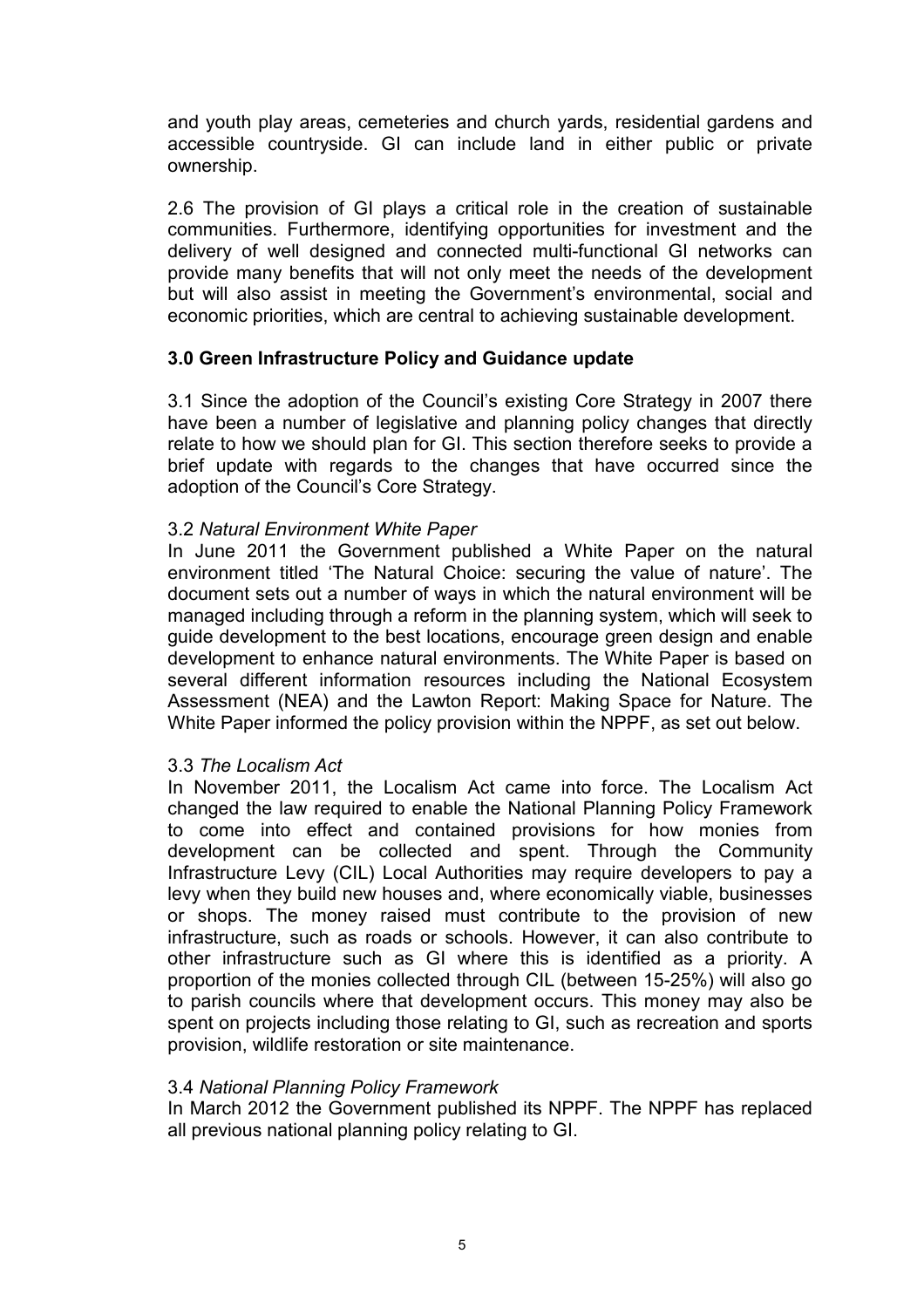In summary, the NPPF sets out that the planning system has an environmental role to contribute to, protect and enhance the natural and local environment. This includes improving biodiversity, for mitigation and adaptations to climate change and moving from a net loss of biodiversity to achieve net gains for nature. It seeks to establish coherent, ecological networks that are more resilient to current and future pressures while recognising the 'wider benefits' ecosystems services can have.

The NPPF promotes mixed use developments and encourages multiple benefits from the use of land and recognises that open land has the potential to perform many environmental and social functions. The NPPF also provides that planning policies and decisions should aim to ensure that green spaces are incorporated as part of developments and that a strategic approach should be set out in local plans, planning positively for the creation, protection, enhancement and management of networks of biodiversity and Green Infrastructure.

With regards to open space, the NPPF identifies that access to high quality open spaces and opportunities for sport and recreation contribute to the health and well-being of communities. It requires that planning policies should be based on up to-date assessments on the needs for open space, sports and recreation facilities and opportunities for new provision. The NPPF sets out that assessment should identify any specific needs, including quantitative and qualitative deficits and surpluses in a local area and for this information to determine what future open space, recreation and sports provision is required.

#### 3.5 National Planning Practice Guidance

On 6 March 2014, the Government launched revised and updated practice guidance online. This web-based resource brings together planning practice guidance in an accessible manner.

The Guidance notes the benefits of the provision of multi-functional green infrastructure which the Guidance acknowledges can reduce urban hear islands, manage flooding and help species adapt to climate change as well as contributing to a pleasant environment which encourages people to walk and cycle.

## 3.6 Revocation of the South East Plan

On 28 February 2013 the Secretary of State laid in Parliament a statutory instrument to partially revoke the Regional Strategy for the South East (modified to retain Policy NRM: Thames Basin Heaths Special Protection Area). The revocation came into force on 25 March 2013.

## 3.7 Benefits of a Green Infrastructure Strategy

GI planning can provide a variety of functions that benefit not only the community and the environment but also the economy. The benefits for each area are discussed in more detail below. Most importantly however, it should be recognised that a strategy for GI can pull all these functions together into a logical plan of action that addresses deficiencies and promotes opportunities.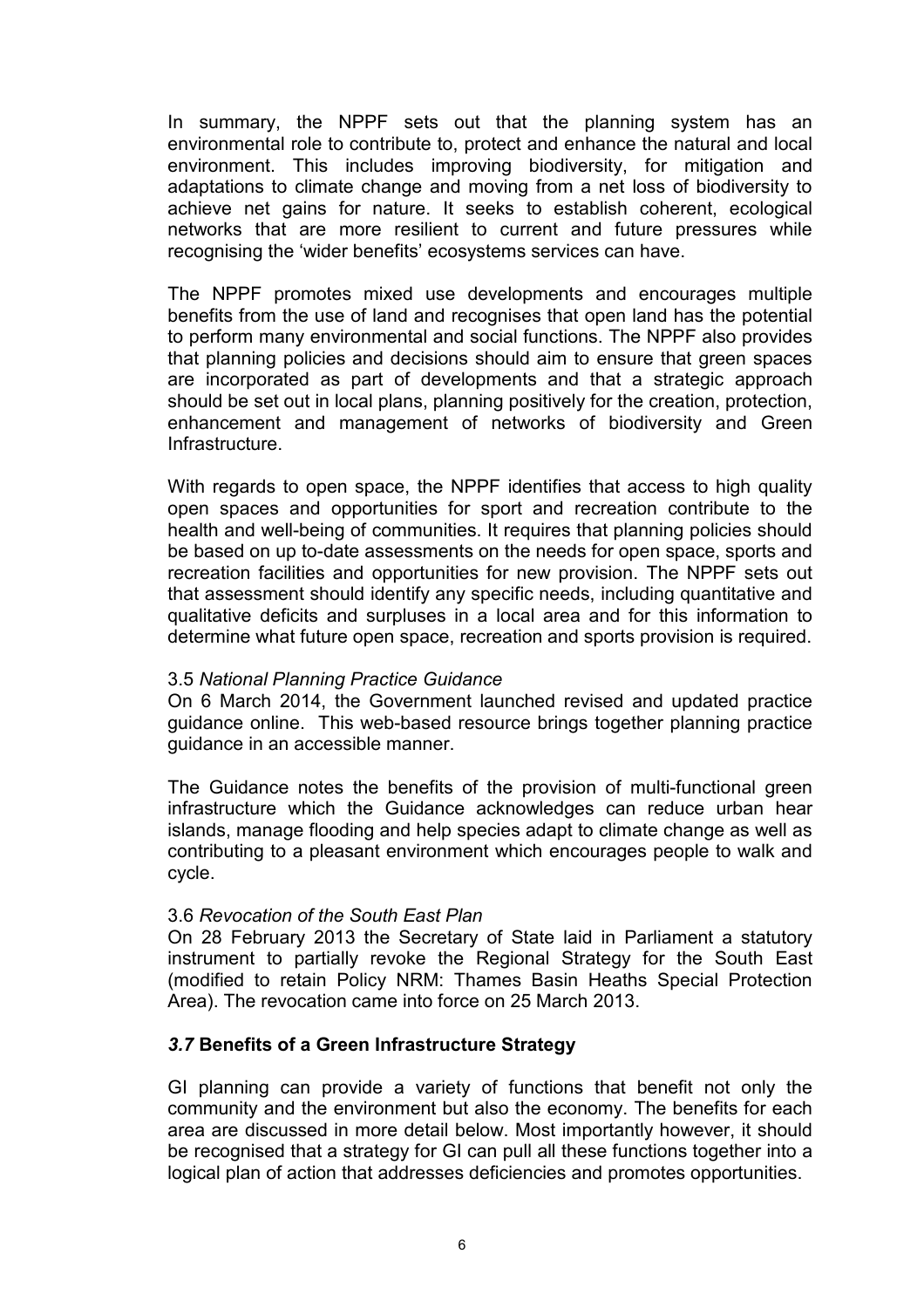#### 3.8 Economy

It has now widely recognised that the provision of GI can have a significant benefit on the economic prosperity of an area. The provision of green open spaces can contribute directly to economic growth by having a positive impact on land and property markets, and revenues raised from leisure facilities. This in turn creates a setting for investment and acts as a catalyst for wider growth. Research has also shown that businesses opt to locate in greener settings as it helps to attract and retain staff. People also prefer to live in attractive 'leafy' areas and this has been shown to increase property values.

Well connected greener environments tend to attract skilled and mobile workers which will again benefit the local economy. A substantial provision of GI will also support jobs in tourism, the green economy (e.g. land management) and agriculture.

#### 3.9 Community

Socially, GI can improve quality of life by providing safe, easily accessible green spaces which can be used by all age groups to encourage healthier lifestyles. When integrated with a good public transport system, a well connected GI network can also encourage people to walk rather than using their car, which in turn has related benefits in terms of climate change. GI can also act as a resource for more formal education on the natural environment which encourages people to live within their environmental limits.

It has been shown that attractive green open spaces can have a positive impact on health and well being as they provide mental stimulation and a place to relax. Creating space for local food production, for example through the provision of allotments and community gardens can also improve health by increasing access to healthy foods, the exercise they provide, and reconnecting communities with their local environment.

GI can also reduce the risk of health problems such as asthma by reducing air pollution. The provision of open spaces allows pollutants to be diluted or by vegetation trapping particulate matter.

GI can also play a key role in place-shaping. A well designed public amenity space, for example a local pond, can help preserve the cultural heritage of an area or create a sense of place which the local population identify with, thereby fostering a sense of community and belonging. GI can also serve as a landscape buffer from development making living spaces more attractive and providing access to nature. Attractive living spaces also tend to be associated with lower levels of fear and crime and anti-social behaviour.

#### 3.10 Environment

The direct environmental benefits of providing GI are well documented and include the provision of new wildlife habits and connections between existing areas of environmental importance which enables species movement between different sites and areas.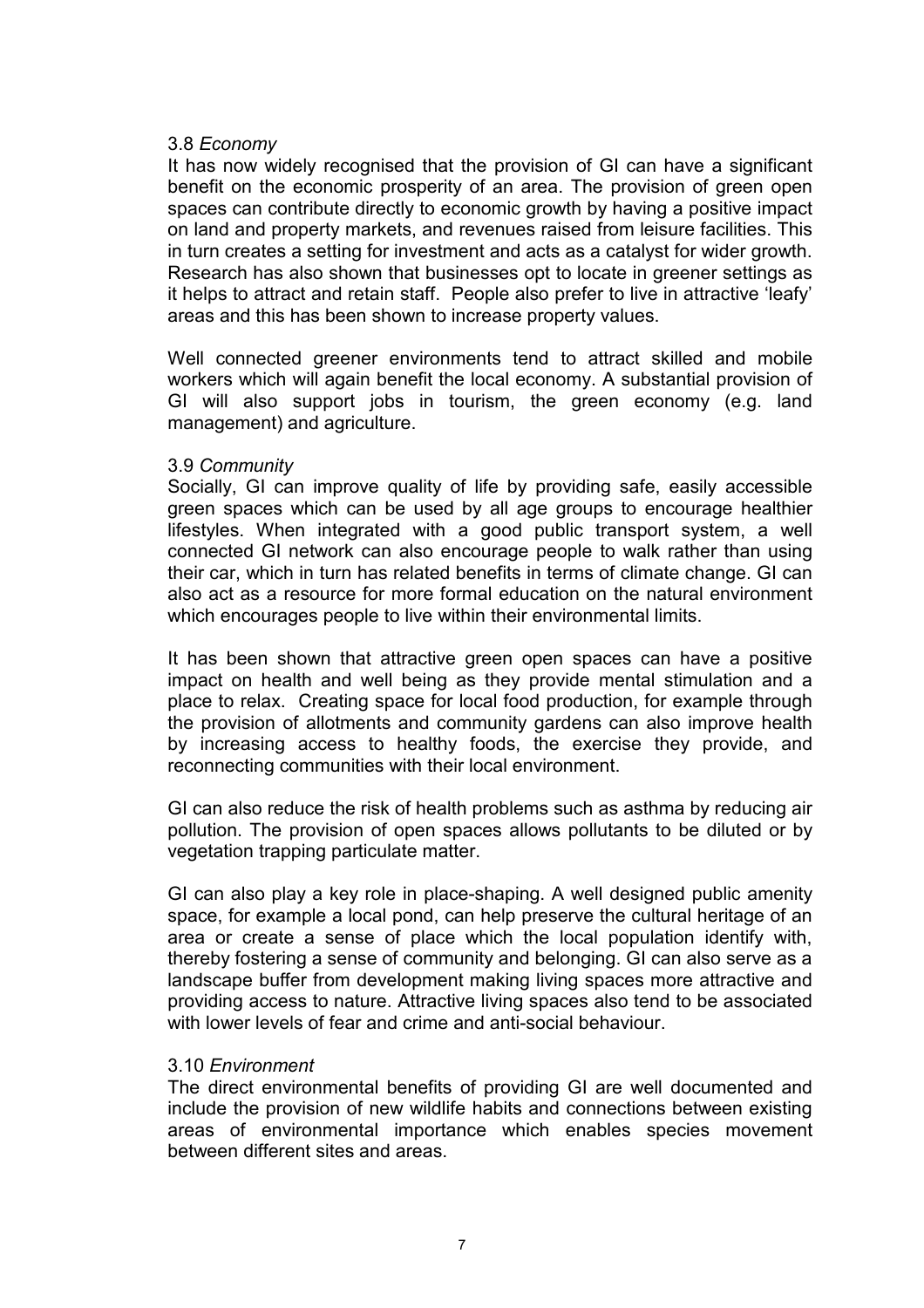The provision of GI can also have other more indirect environmental benefits such as the provision of wider ecosystem services such as surface water attenuation. Green open spaces reduce the rate at which rainfall reaches rivers, thereby reducing the risk of flooding. This benefit can be incorporated into a GI through the provision of Sustainable Urban Drainage Systems (SuDS). These design features will not only act as flood storage areas to attenuate surface water run-off, but will also enhance biodiversity and in some cases provide areas for recreation. The location of SuDS features along highways can also act as a filter to rainwater thereby reducing the risk of groundwater contamination. Restored mineral and waste sites are areas which can have considerable GI functions.

Increasing the provision of green infrastructure throughout the District will pose a multitude of benefits in terms of climate change adaption and mitigation. Firstly, increased canopy cover will reduce the urban heat island effect by providing shading and evapo-transpiration. It is also likely to improve air quality which often deteriorates as a result of higher temperatures. As mentioned above the connectivity of green spaces is also of growing importance when ensuring species can migrate readily between habitats in the face of a changing climate.

With respect to mitigation, trees and landforms can reduce energy use for heating and cooling by providing shading in the summer and shelter in the winter. Renewable energy systems such as ground source heat pumps and biomass production can also contribute to GI.

#### 3.11 Connectivity

GI is also able to provide connections within the landscape and link people with their local environment. GI provides an opportunity to protect existing corridors as well as new areas being enhanced. It also provides an opportunity for enhancement for non-motorised access between settlements (e.g. recreational routes including cycle paths and pedestrian routes). As has already been indicated this has the additional benefit of reducing congestion and vehicular emissions.

## 4.0 Green Infrastructure and Council Plans and Strategies

4.1 A GI Strategy has the potential to assist the Council in achieving a number of its key aims and objectives. This section sets out how the GI Strategy will contribute to other key policies and strategies. It should also be noted that other plans and strategies will help deliver the provision of Green Infrastructure. .

## 4.2 Sustainable Community Strategy

 In addition to the Horsham District Planning Framework, the basis for the GI Strategy work is embedded in the objectives of the District's Sustainable Community Strategy (SCS). It spans across a number of the Community Strategy's main goals and particularly builds on the objectives to protect and improve the natural and built environments and biodiversity as well as the promotion of better health and well being for all. The specific SCS objectives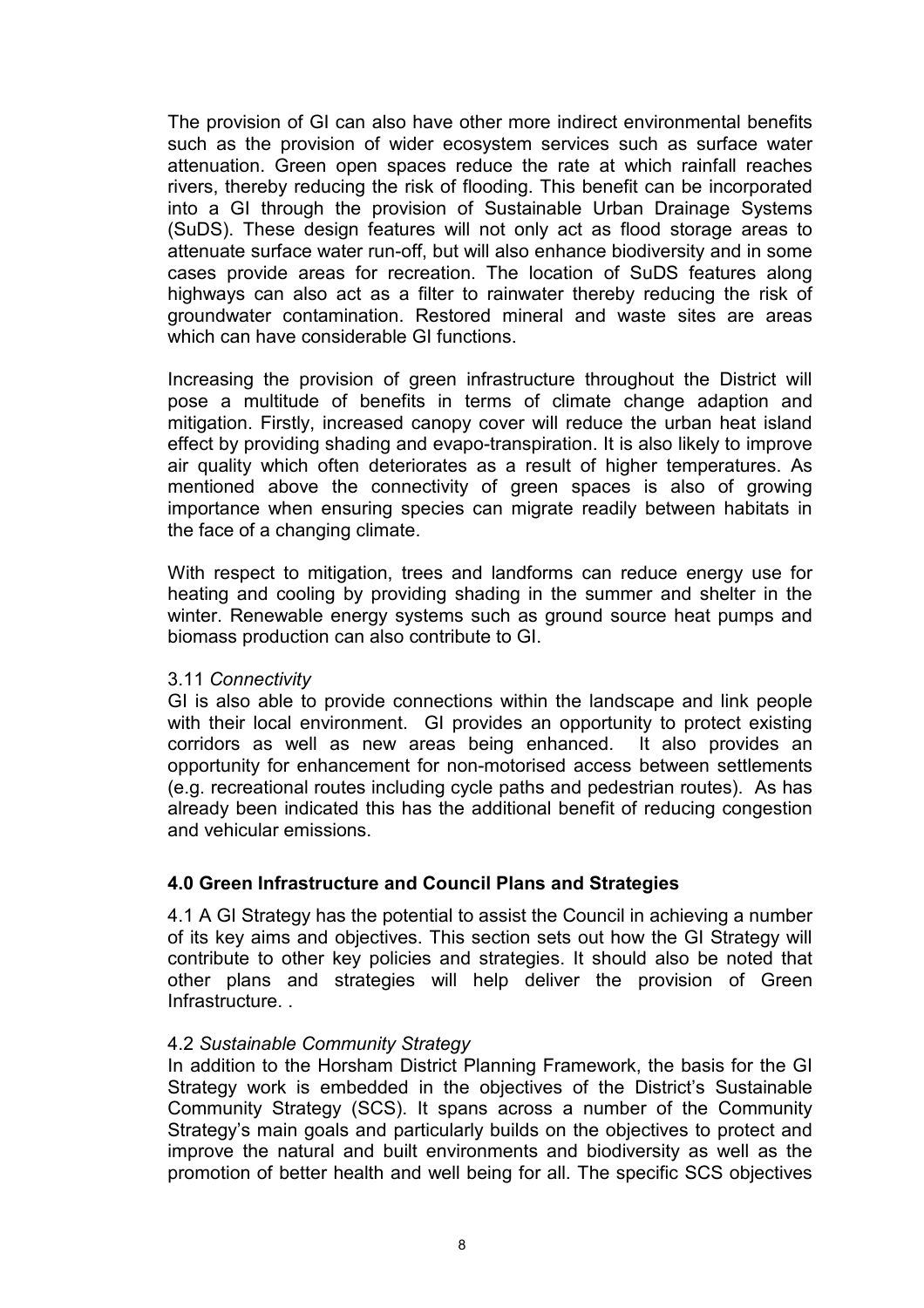that a GI Strategy would help to meet are set out in the table below under the relevant goals:

| Goal 1: A Better Place                                                                                               | Goal 2:<br><b>Opportunity</b>                                                                     | Goal 3: Better Health                                                                                                         |
|----------------------------------------------------------------------------------------------------------------------|---------------------------------------------------------------------------------------------------|-------------------------------------------------------------------------------------------------------------------------------|
| to Live                                                                                                              | for All                                                                                           | for All                                                                                                                       |
| Exploit the potential of<br>planned<br>the<br>new<br>Community<br>Infrastructure Levy to<br>support the needs of the | West<br>Support<br>the<br><b>Sussex County Council</b><br>Rights<br>of<br>Way<br>Improvement Plan | Provide<br>sustain<br>and<br>accessible opportunities<br>that enable all people to<br>follow active and healthy<br>lifestyles |
| local community                                                                                                      |                                                                                                   |                                                                                                                               |
| Improve<br>to<br>access<br>health and social/leisure<br>facilities for individuals<br>without private transport      | the<br>tourist<br>Exploit<br>opportunities of the new<br>South Downs National<br>Park             | Provision of community<br>based opportunities to<br>improve physical<br>and<br>mental wellbeing                               |
| Increase facilities<br>for <sub>1</sub><br>walking and cycling                                                       | Seek<br>additional<br>an<br>visitor attraction for the<br><b>District</b>                         |                                                                                                                               |
| Mitigation<br>and<br>adaptation<br>climate<br>to<br>change                                                           | Support local producers<br>- food drink and crafts                                                |                                                                                                                               |

## Table 2: Relevant SCS Objectives

## 4.3 Horsham District Planning Framework

At a planning and land use level a GI Strategy can help to ensure that there is strategic protection and enhancement of key assets and linkages through the District Planning Framework (HDPF). It is also a useful tool to underpin key decisions on potential locations of strategic development and as a basis for identifying opportunities for green space and linkage improvements that not only will improve the local area but will also positively affect the wider District and benefit the environment. It may also provide a basis for projects to be brought forward as part of development contributions and/or the Community Infrastructure Levy.

#### 4.4 Neighbourhood planning

Neighbourhood planning will also give communities the opportunity to further explore and identify what is important at the local level. The GI Strategy will provide the strategic overview and a starting point for communities to identify areas for improvement.

Neighbourhood Plans will be encouraged and supported to identify further areas and enhancement to ensure the delivery of the strategic objectives of the HDPF.

#### 5.0 Green Infrastructure Characterisation in Horsham District

5.1 In 2011, a visioning document for Horsham District Council was published for consultation with key stakeholders which included organisations such as the Sussex Wildlife Trust, neighbouring authorities as well as other departments within the Council. This has resulted in the production of the following vision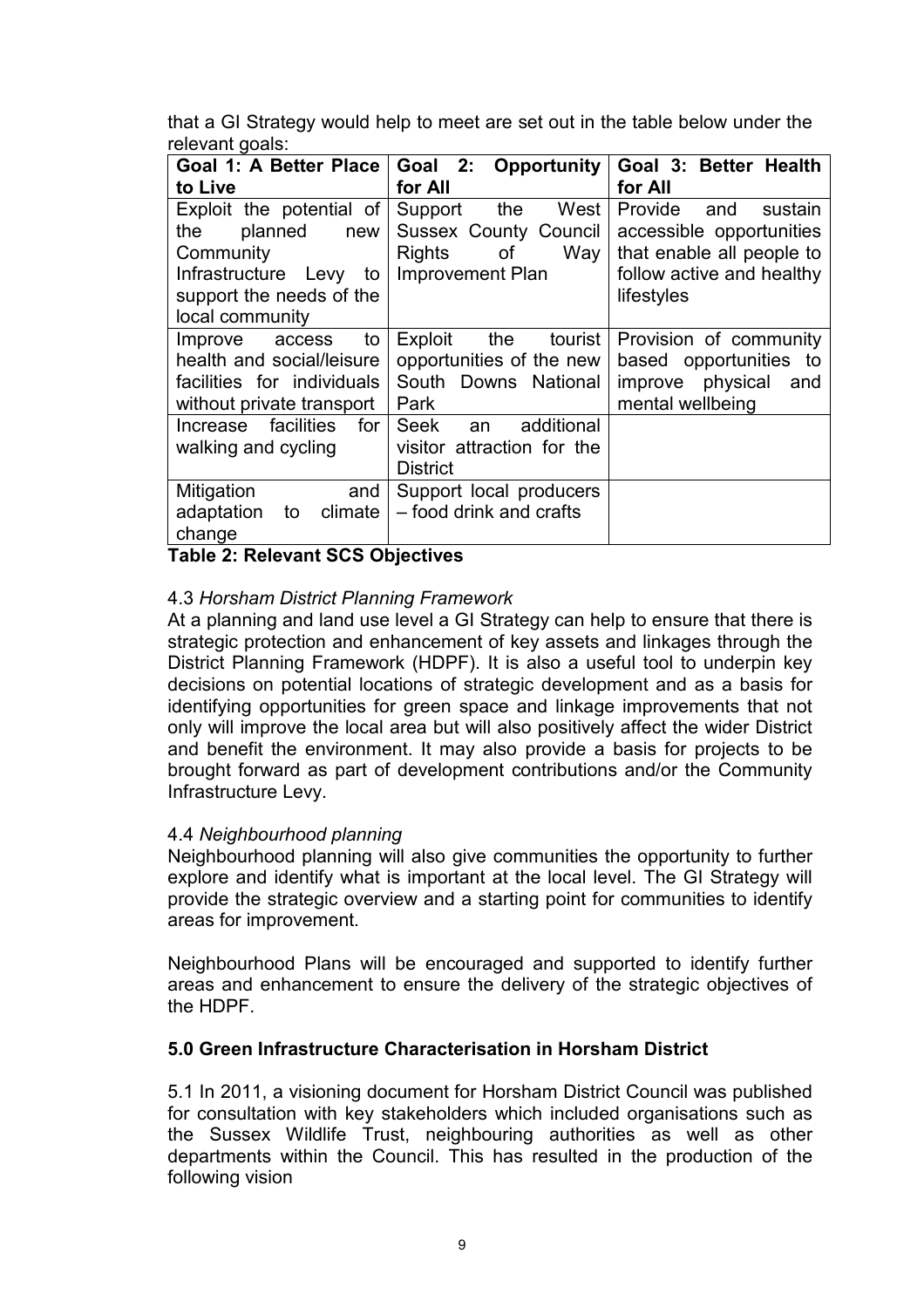## Vision for the Horsham District Council Green Infrastructure Strategy

A network of high quality multifunctional greenspaces and waterways that are protected and managed in partnership, and delivering environmental, social and economic benefits for businesses, communities and the environment of the District.

## 6.0 Identification of Existing and Green Infrastructure Opportunity Areas

## 6.1 Existing studies, standards and data

 In order to identify the Existing strategic level green infrastructure, a review of existing studies and information was undertaken including the following:

• A review of biodiversity information for the District. This included information in relation to designated sites, but in addition, information about other non designated species was gathered, looking at documents such as the Sussex Biodiversity Action Plan, and from information provided by the Sussex Biodiversity Record Centre. Horsham District supports a wide variety of plant and animal life. Habitats found within the District include arable, woodlands, Ancient Woodland (approximately 3,000 hectares) hedgerows, wide variety of grasslands, heathland and aquatic environments including rivers, ponds and floodplain grasslands. The urban environment also provides a home to a wide variety of wildlife and green spaces.

Approximately 8% of the land area of the District is designated for its importance in nature conservation terms. The Arun Valley Special Protection Area (SPA) comprises 1% of the District's area and are a 23 national Sites of Special Scientific Interest (SSSIs), There are also 74 locally important Sites of Nature Conservation Importance (SNCIs) and 22 Regionally Important Geological Sites (RIGS) as designated by WSCC.

A recent assessment of the condition of all SSSI's found that 45% were in a favourable condition. Although this means that 55% are in an unfavourable condition, only 7% were found to be declining. In addition, monitoring for National Indicator 197 – Improve Local Biodiversity, found that the total percentage of locally designated sites i.e. SNCIs & RIGS, deemed to be in positive conservation management was 49%.

- Accessible Natural Greenspace Standards (ANGSt) Natural England has for many years been working towards ensuring that the natural environment is accessible to all. The ANGSt standards were developed as a means of helping to bring this about. ANGSt recommends that everyone, wherever they live should have accessible natural greenspace:
	- a) of at least 2 hectares (ha) in size no more than 300 metres (5 minute walk) from home;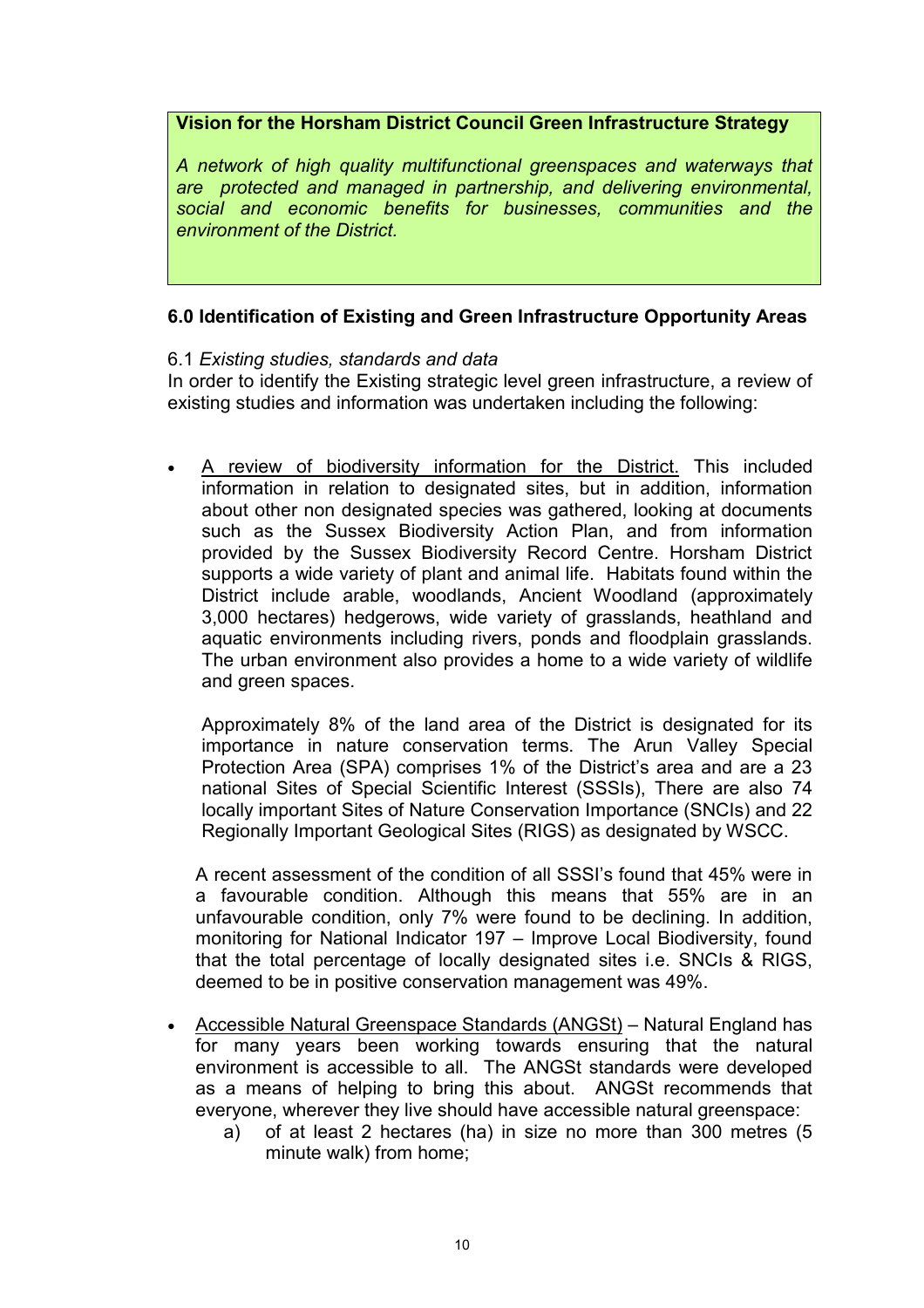- b) at least one accessible 20 hectare site within two kilometres of home;
- c) one accessible 100 hectare site within five kilometres of home; and
- d) one accessible 500 hectare site within ten kilometres of home; plus
- e) a minimum of one hectare of statutory Local Nature Reserves per thousand population.

The three underlying principles of the ANGSt are to

- a) Improve access to green spaces
- b) Improve the naturalness of green spaces
- c) Improve connectivity with green spaces

The ANGSt standards will therefore provide the Council with a useful tool in identifying areas where there are currently deficiencies in accessing green space. The standard will however need to be used in conjunction with other data in order for the Green Infrastructure Strategy to be most effective.

• The Horsham District PPG17 and Sport, Open Space and Recreation Assessment. The PPG17 study published in 2005 sought to identify the level of provision of open spaces, sport and recreation facilities in the District. This study was used to inform the initial stages of this work, but this study has been reviewed and updated, and is now published as the Sport, Open Space and Recreation Study 2014.

The revised assessment is in two main parts:

-Provision-specific chapters on allotments; bowling greens; built sports facilities; community halls golf facilities; multi-functional greenspace; play provision; sports pitches; tennis and multi-courts; and youth activity areas. These chapters review the current levels of provision and the provision standards recommended in the original assessment and provide a Districtwide overview.

- Spatial assessments for each of the Districts' parished and non-parished areas, taking account of the views expressed by the various Parish and Neighbourhood Councils.

The District Infrastructure Study (May 2010). This study undertook preliminary work to identifying existing and required provision of green infrastructure in the District using a combination of the Fields in Trust's 'Planning and Design for Outdoor Sport and Play' (formerly the 'six acre standard'), the Council's PPG17 Assessment and Natural England's Accessible Natural Green Space Standards (ANGSt). The study sought to show distribution of assets and identify preliminary priority areas for green infrastructure enhancements. It is envisaged that the work will be used to inform the strategy as well as this visioning document.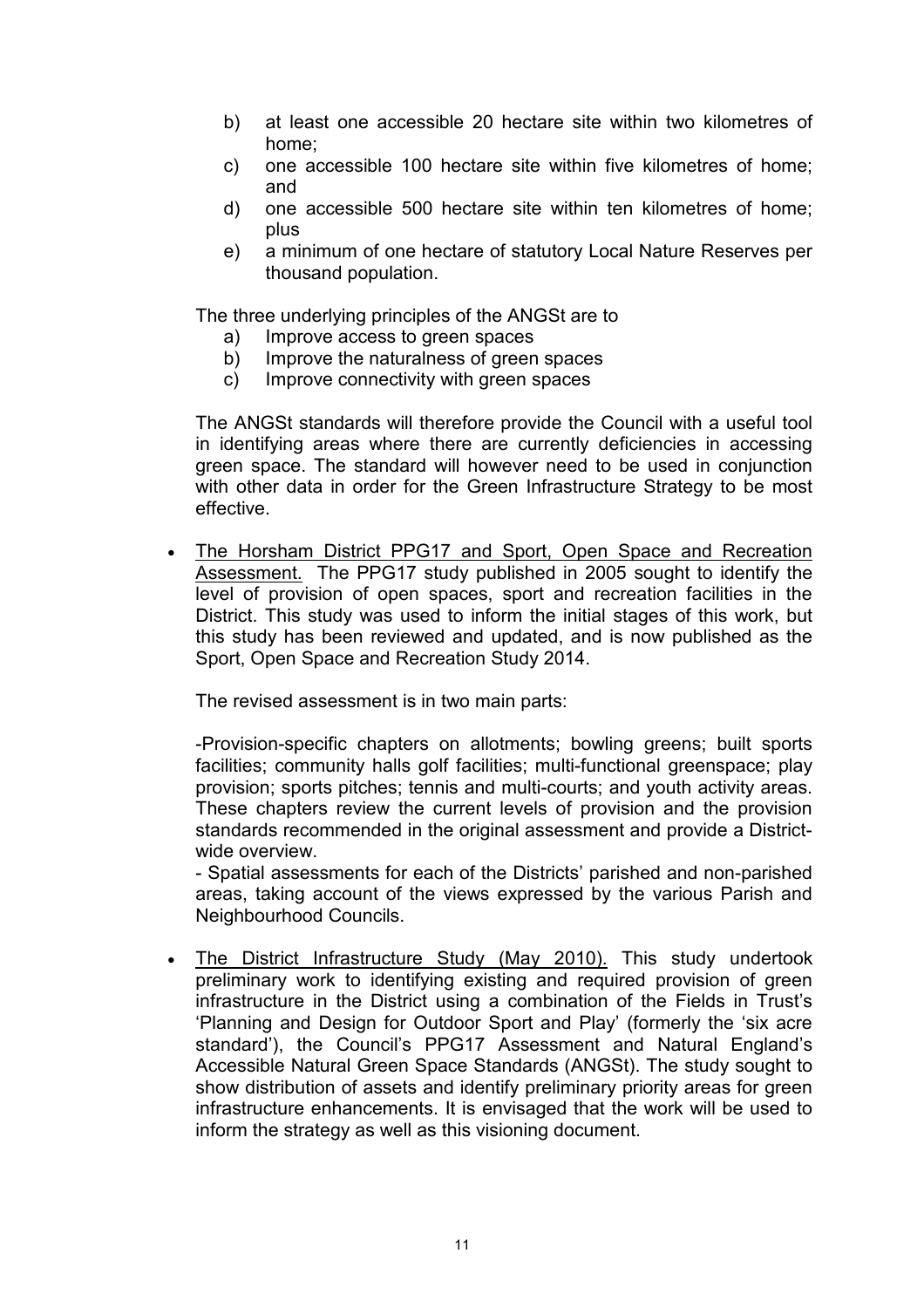### 6.2 GI Mapping

 In addition to the studies above, a mapping exercise was undertaken by the Strategic Planning team to bring together the range of data that contributes to the Green Infrastructure network in the District. This data will continue to be updated as information emerges, but the initial exercise provides a visual account of the quantity and distribution of green infrastructure within the district,

 A wide range of data has been collected, including the location of internationally and nationally sites of importance for biodiversity, together with sites of more local importance and biodiversity opportunity areas. Other data collected includes landscape designations, the location of river corridors and strategic recreation routes, the location of countryside and public Rights of Way (PROW) and the location of community facilities such as allotments and leisure sites.

By collating this information in a visual format, it has been possible to begin to identify areas of strength and weakness in the GI network and the early consideration of locations which should be prioritised for improvement.

The results of the Mapping Exercise are illustrated in Figure  $X$  and a descriptive account of the overarching green infrastructure in the District is set out below. The overview has been arranged to show the existing strengths and weaknesses, followed by potential opportunity areas for enhancement.

#### 6.3 North of District

 This area broadly covers the northern 1/3 of the District and includes the settlements of Horsham, Broadbridge Heath, Slinfold, Rudgwick, Rusper and Mannings Heath.

## Existing Strengths

 The northern area of Horsham District has a particularly strong provision of green infrastructure. The High Weald Area of Outstanding Natural Beauty (AONB) adjoins the built up area boundary of Horsham and is also in close proximity to a number of other villages (e.g. Mannings Heath). Horsham town also has a number of other Green Infrastructure features including Chesworth Farm, Rookwood Golf course and Warnham Nature Reserve. Within the wider area there are also a number of routes and leisure sites that are of strategic importance to the District. The key features include:

- High Weald AONB
- High Weald Landscape trail linking to the centre of Horsham town into the AONB
- Biodiversity Opportunity Areas (BOA's) adjoining east and south and just north of Horsham town
- Good existing links from Horsham town to rural outskirts and recreational areas such as Chesworth Farm and St Leonards Forest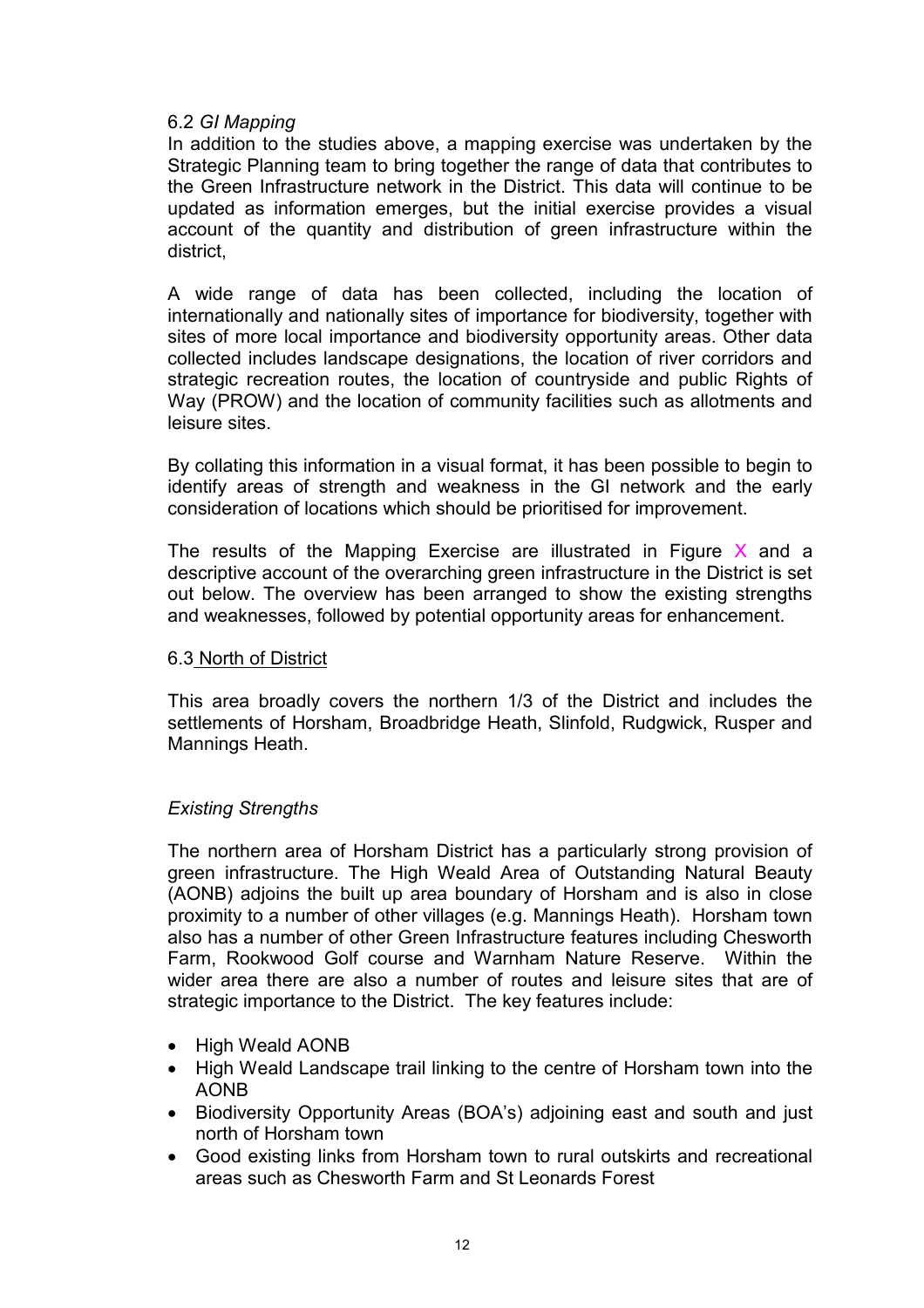- Sussex Border Path runs across northern border of the District
- A number of SSSIs and SNCI's across the north of the District
- The Down's Link passes through Slinfold and Rudgwick, linking the settlements to Guildford and the south coast.
- Horsham Park is an important green lung within the main town in the **District**
- The river Arun is an important resource for flood attenuation, biodiversity and recreation.
- The north of the District has large areas of Ancient Woodland

#### **Weaknesses**

 This is the most densely populated and developed area in the District and pressure for further development here is much stronger than in any other area of the District. This may lead to pressure for the loss of some existing areas of GI.

#### 6.4 Mid District

 This area broadly covers the middle 1/3 of the District and includes the settlements of Billingshurst, Southwater, Cowfold and Partridge Green.

## Existing Strengths

 The central area of the District has strong green infrastructure provision in the east due to the presence of the High Weald AONB, but provision is more limited elsewhere. Southwater also has reasonable Green Infrastructure provision with a County park (also an SNCI) and the Downs link. Key features to note are:

- The High Weald AONB, located close to the north east of Cowfold:
- The Arun and Adur River vallevs in the west and east respectively. These areas are important for flood attenuation, biodiversity including the Upper Arun SSSI, and recreation;
- A number of Biodiversity Opportunity Areas (BOA) including the Knepp Castle estate to the south of Southwater;
- The Down's Link which passes through Partridge Green and Southwater linking the settlements to Guildford and the South coast;
- Wey South Path and the Wey and Arun Canal located on the western boundary of the District and provides an important recreational resource offering canal trips and walking opportunities. The canal is also of importance from a biodiversity perspective.
- Southwater Country Park

#### **Weaknesses**

 Maps identify a gap in green infrastructure provision in the triangular area between Pulborough, Ashington and Billingshurst. The ability of the residents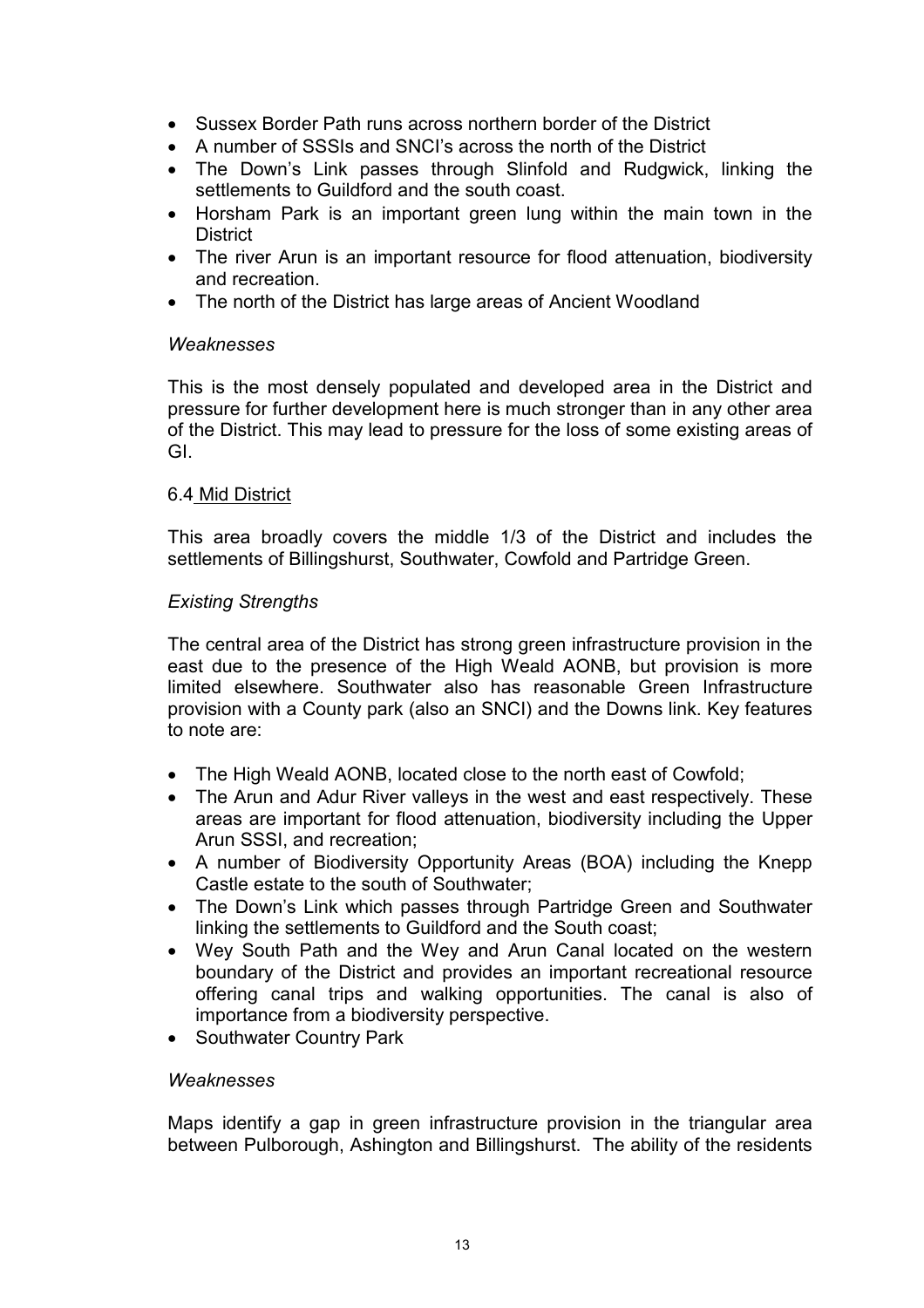of Partridge Green and Cowfold to easily access the wider countryside may also be limited

## 6.5 South of District

 This area covers the southern 1/3 of the District and includes the settlements of Pulborough, West Chiltington, Storrington & Sullington, Ashington, Henfield, Steyning, Bramber & Upper Beeding.

## Existing Strengths

 The southernmost part of the District generally already has a good green Infrastructure network. Most residents have good access to Green Infrastructure, particularly in the South Downs National Park. Many settlements also have a range of parks, leisure centres and allotments. These areas key features include:

- South Downs National Park this nationally important landscape contains a number of key components of green infrastructure. It main land use is agriculture, but also is of importance for biodiversity (including a number of SSSIs and SNCIs) and recreation, including the South Downs way and Monarch Way; There is also a bid for the some of the National Park area south east of Steyning to become a biosphere reserve, as part of the bid by Brighton and Hove.
- Arun and Adur river valleys important for flood attenuation, biodiversity and also for recreation. They also provide a GI link beyond the District towards the coast;
- Amberley Wildbrooks and Pulborough Brooks part of the Arun valley these floodplains are sites of international importance for biodiversity. Pulborough Brooks is owned by the RSPB and has a visitor centre;
- Beeding and Bramber Brooks. Locally important floodplains with importance for biodiversity. There is also some access for informal recreation depending on the ground conditions.
- The Downs Link passes through, Henfield, Steyning and Bramber before linking the settlements to Guildford and the south coast.
- The Headquarters of the Sussex Wildlife Trust is located in the District to the south of Henfield; and
- Sullington Warren, Monkmead Woods, Heath Common and Washington Common are all important sites for local residents and biodiversity.

## **Weaknesses**

 Land in the Ashington area appears to have limited accessible green infrastructure due to the fact that the A24 acts as a barrier and there is a poor footpath network in this area.

## 7.0 Initial Assessment of Green Infrastructure Opportunities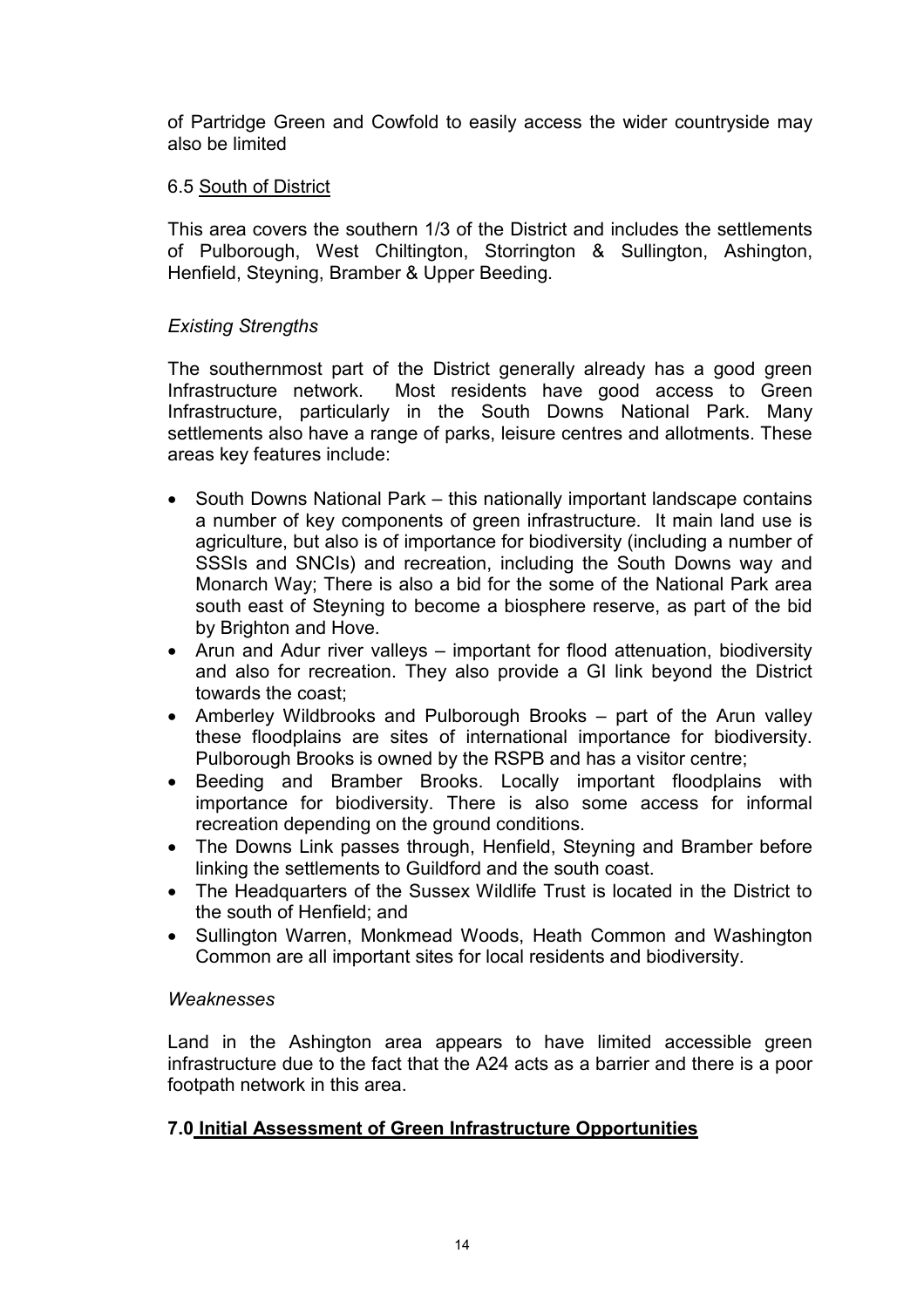7.1 By considering the strengths and weaknesses in the existing green infrastructure throughout the District network, it is possible to identify a number of opportunities for improvement. Some of these are set out in the list below. These are a starting point and will be updated as the strategy is reviewed, and this may includes There is also potential for priorities from other organisations that can be incorporated into this list.

- New development should contribute to enhancements to green infrastructure provision, both within the strategic development site and providing links into the wider countryside;
- Potential to improve links from towns and villages such as Billingshurst and Ashington into the wider countryside, including the AONB and National Park, and to other sites beyond the District's boundaries;
- Potential to extend the Riverside Walk in Horsham further along the River Arun;
- Increased recognition of the strategic importance of the Down's Link, for example providing cycling facilities at Southwater Country Park and improves links to this route from other settlements in the District.
- Potential to provide enhancements to the 'green infrastructure gap' between Pulborough, Ashington and Billingshurst;
- Potential to work with other organisations to help bring about enhancements in the Biodiversity Opportunity Areas identified. There may also be opportunities to link with Environmental Stewardship scheme – particularly to help buffer sites and establish stepping stones and ecological corridors; and
- Improved recreation links along Adur, for example around Partridge Green.
- Improving links from publically owned land into the wider countryside
- Opportunities for town / village centre greening including through neighbourhood plans.
- Opportunities to help deliver the objectives of the Water Framework Directive to improve water quality in the District

## 8.0 Delivery of the Strategy

This Strategy is a living document and will be updated as new information and evidence becomes available. The Strategy will guide development proposals to ensure opportunities to protect enhance and contribute towards the delivery of GI across the District.

The Strategy will also map GI within the District and demonstrate how it complaints strategic growth and identify where gaps exist how they can be improved.

The ways in which the Strategy could be delivered is detailed below. Please note these delivery mechanisms will be updated to reflect new projects as information becomes available.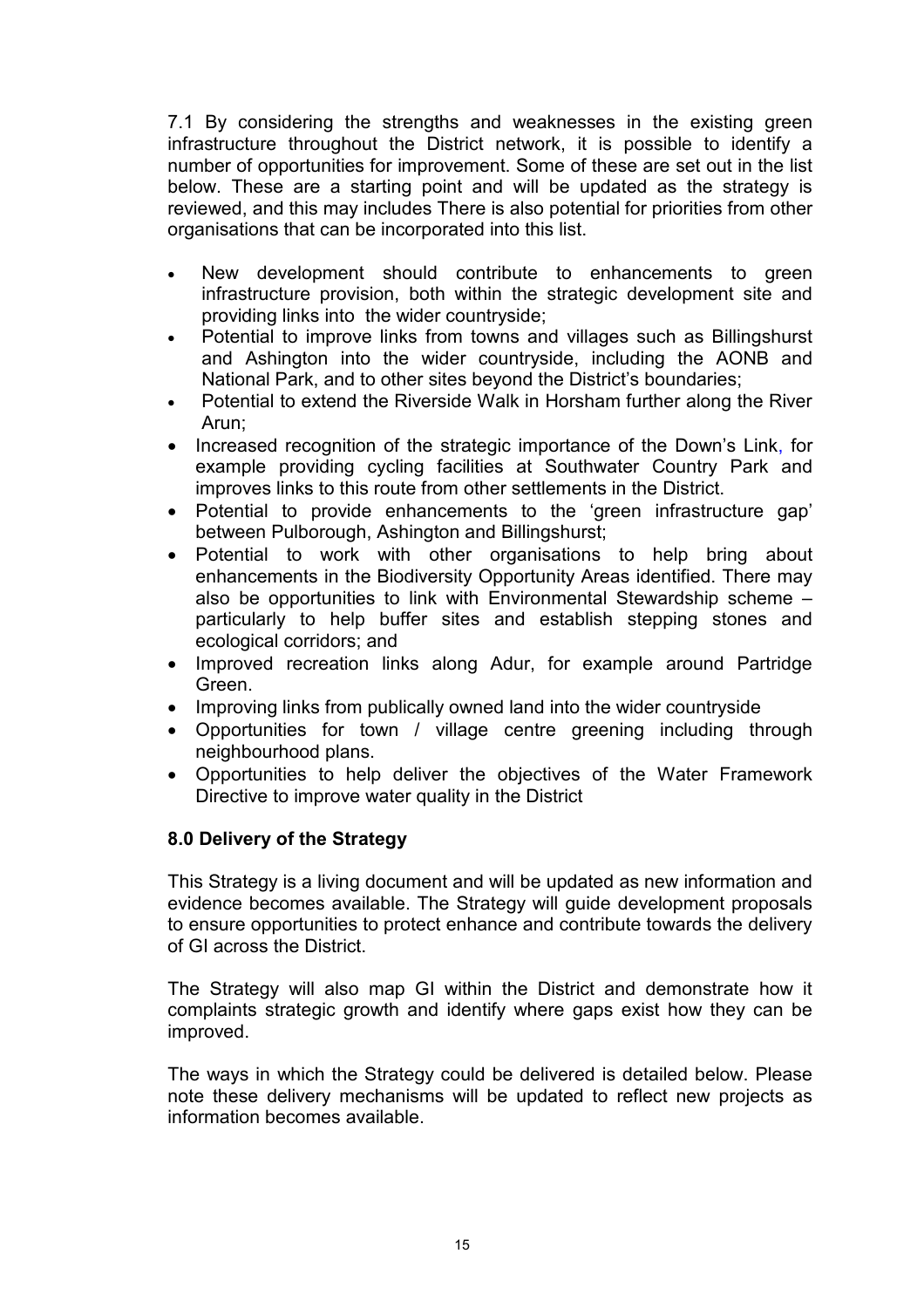| <b>Delivery Mechanism</b>        | <b>How</b>                                                                                                                                                                                                                                                                                                                                           |
|----------------------------------|------------------------------------------------------------------------------------------------------------------------------------------------------------------------------------------------------------------------------------------------------------------------------------------------------------------------------------------------------|
| Partnership working              | The GI Strategy may also provide a basis on<br>which projects being run and managed by other<br>organisations such as the Sussex Wildlife Trust,<br>the South Downs National Park and<br>the<br>Environment Agency can be identified. Sussex<br>Local Nature Partnership may identify some<br>opportunities.                                         |
| Projects                         | The Sussex Wildlife Trust has identified living<br>landscapes projects which through the Gatwick<br>Green Space could also provide a mechanism for<br>delivery.                                                                                                                                                                                      |
| <b>Other District strategies</b> | The Green Space Strategy will provide a focus for<br>the management and continued improvement of<br>green spaces in the Horsham District.<br>Other District Strategic will also look to join up of<br>various policy areas, bringing together climate<br>change, environmental, recreation to<br>ensure<br>multifunctional uses in new developments. |
| <b>District</b><br>Horsham       | Strategic Policies and objectives will seek to                                                                                                                                                                                                                                                                                                       |
| <b>Planning Framework</b>        | ensure opportunity areas are be looked at and<br>incorporated into developments.                                                                                                                                                                                                                                                                     |
| Planning for new GI              | Strategic developments will also contribute to the<br>delivery, protection and enhancement of GI<br>across the District.                                                                                                                                                                                                                             |
| Neighbourhood planning           | Designation of Green space areas under NPPF<br>(see Para 76) where applicable.                                                                                                                                                                                                                                                                       |